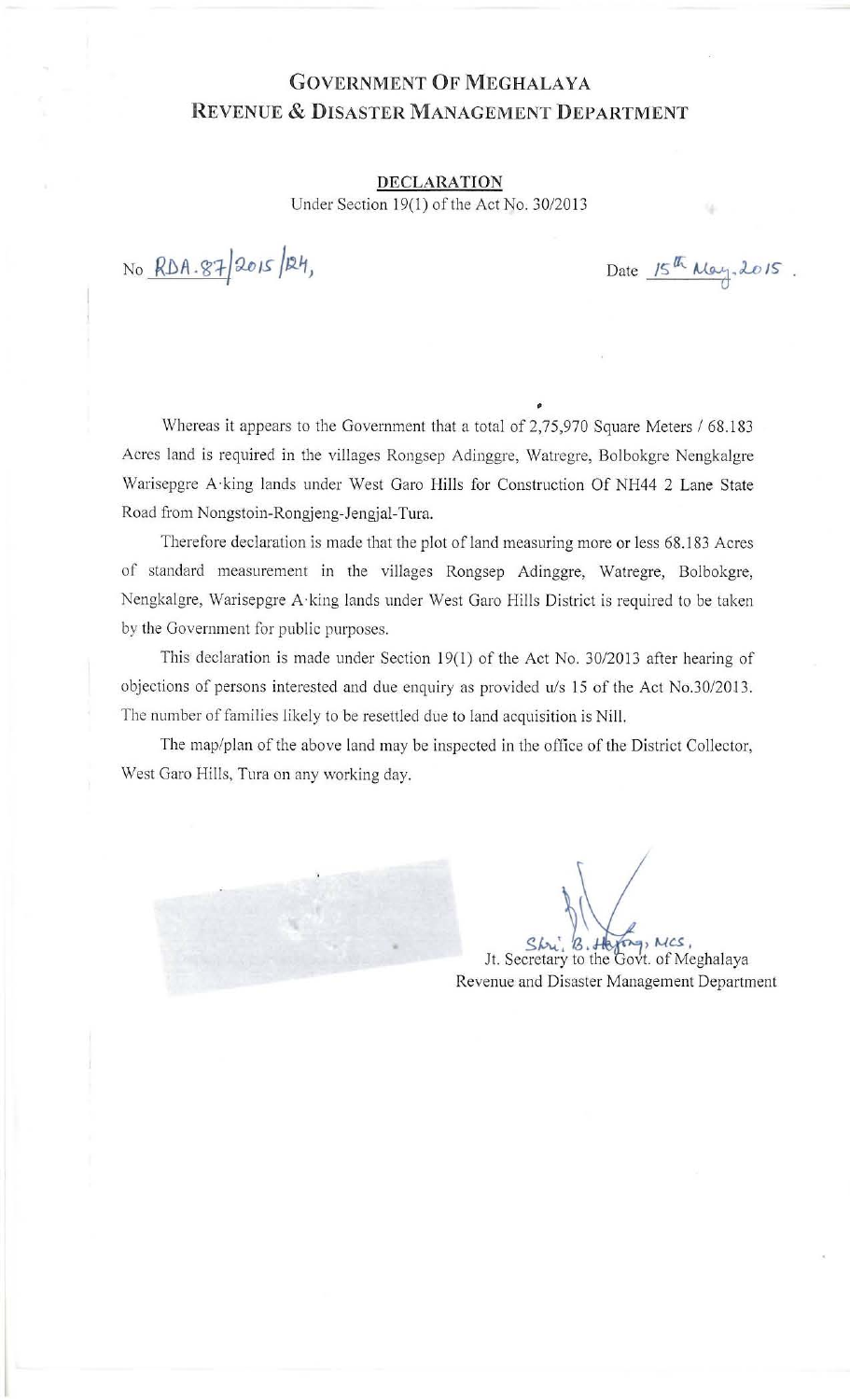atement showing the land to be acquired for the construction of NH 44-2 way lane Road from Damring bibra to Jengjal Under Rongsep Adinggre A·kingland.

 $\sim$ 

 $\sim 10^{11}$  km s  $^{-1}$ 

| SI. No           | Name of land Owner    | Village             | Chainage in metre |     | Area in<br>Bigha/Sq. M | Class of land | Remarks |
|------------------|-----------------------|---------------------|-------------------|-----|------------------------|---------------|---------|
|                  |                       |                     | From              | To  | $B-K-L$                |               |         |
| $\mathbf{1}$     | Shri Demath Sangma    | Rongsep<br>Adinggre | 00                | 30  | $0 - 3 - 7$            | Foring        |         |
| 2.               | Shri. Etwil R. Marak  | Rongsep<br>Adinggre | 00                | 30  | $0 - 3 - 7$            | Foring        |         |
| 3                | Smt.Rahelli Marak     | Rongsep<br>Adinggre | 30                | 237 | $2 - 1 - 12$           | Rupit         |         |
| 4                | Smt. Ritmelli Marak   | Rongsep<br>Adinggre | 30                | 385 | $4 - 1 - 11$           | Boosti        |         |
| 5.               | Shri. Jingen Sangma   | Rongsep<br>Adinggre | 207               | 267 | $0 - 3 - 7$            | Rupit         |         |
| 6                | Shri. Benething Marak | Rongsep<br>Adinggre | 267               | 385 | $1 - 1 - 12$           | Boosti        |         |
| 7.               | Shri Galjan Marak     | Rongsep<br>Adinggre | 385               | 513 | $1 - 2 - 3$            | Boosti        |         |
| $\overline{8}$ . | Shri. Amison Sangma.  | Rongsep<br>Adinggre | 385               | 631 | $2 - 3 - 15$           | Boosti        |         |
| 9.               | Shri Komendal Sangma  | Rongsep<br>Adinggre | 631               | 665 | $0 - 1 - 18$           | Rupit         |         |
| 10               | Shri.Chijen Marak     | Rongsep<br>Adinggre | 665               | 695 | $0 - 1 - 13$           | Boosti        |         |
| 11.              | Shri.Darmen Sangma    | Rongsep<br>Adinggre | 631               | 691 | $1 - 1 - 14$           | Boosti        |         |
| 12               | Aking Nokma land      | Rongsep             | 691               | 792 | $2 - 1 - 6$            | Akingland     |         |

 $(7)$ 1 time present  $\sim$   $\frac{C}{5}$   $\frac{d\pi}{d\theta}$  $\mathcal{L}^{\perp}$ 

Deputy Commiscioner Went Garo Hills. Tura.

>-t l,. ~ L ".:J "" ' -,:;,,,"" ",1'~.  $\mathbb{R}^n \times \mathbb{R}^n \times \mathbb{R}^n$  .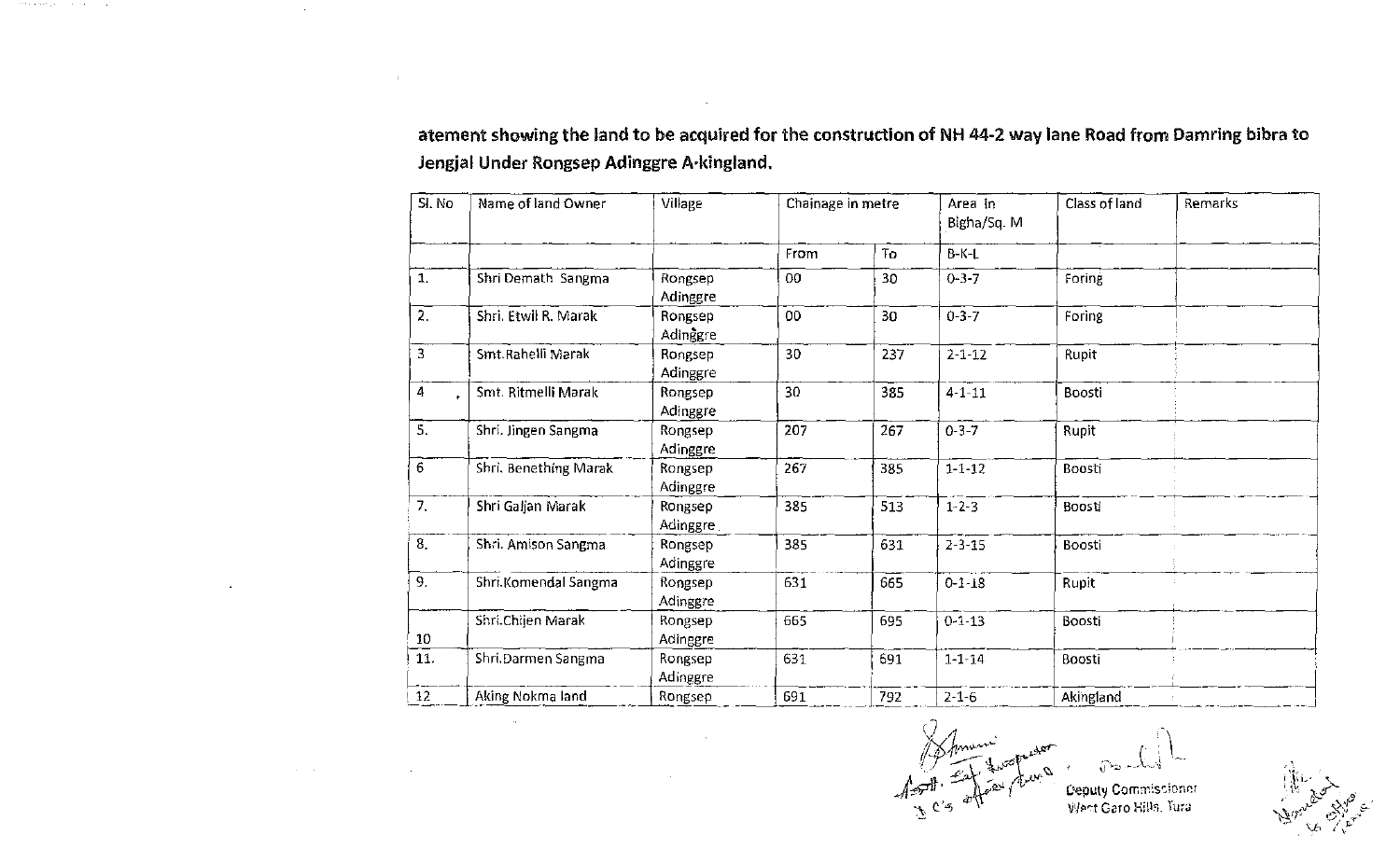| 12  |                        | Adinggre            |         |         |              |           |   |
|-----|------------------------|---------------------|---------|---------|--------------|-----------|---|
| 13. | Frickson Marak         | Rongsep<br>Adinggre | 631     | 678     | $0 - 2 - 12$ | Foring    |   |
| 14. | Shri, Checkson Marak   | Rongsep<br>Adinggre | 792     | 827     | $0 - 2 - 12$ | Rupit     |   |
| 15. | Shri Neksa Sangma      | Rongsep<br>Adinggre | 691     | 728     | $0 - 2 - 1$  | Bosti     |   |
| 16  | Smt. Padeni Sangma     | Rongsep<br>Adinggre | 691     | 844.3   | $1 - 3 - 11$ | Boosti    |   |
| 17. | Aking Nokma land       | Rongsep<br>Adinggre | 844.3   | 978.3   | $1 - 4 - 15$ | Akingland |   |
| 18. | Shri, Drynith Sangma   | Rongsep<br>Adinggre | 978.30  | 1150.30 | $1 - 4 - 12$ | Boosti    |   |
| 19. | Shri, Ojen Marak       | Rongsep<br>Adinggre | 844.3   | 978.3   | $1 - 4 - 15$ | Boosti    |   |
| 20. | Smt. Medela Marak      | Rongsep<br>Adinggre | 978.3   | 1110.30 | $1 - 2 - 7$  | Boosti    | ٠ |
| 21. | Shri, Cherak D. Sangma | Rongsep<br>Adinggre | 1110.30 | 1140.3  | $0 - 1 - 13$ | Boosti    |   |
| 22. | Shri. Ali D. Sangma    | Rongsep<br>Adinggre | 1110.30 | 1140.3  | $0 - 1 - 13$ | Boosti    |   |
| 23  | Shri, Sengpan Marak    | Rongsep<br>Adinggre | 1140.3  | 1170.3  | $0 - 1 - 16$ | Foring    |   |
| 24  | Shri. Willip Marak     | Rongsep<br>Adinggre | 1110.30 | 1170.3  | $0 - 1 - 16$ | Foring    |   |
| 25  | Shri, Jiten Marak      | Rongsep<br>Adinggre | 1170.3  | 1480.3  | $6 - 1 - 1$  | Boosti    |   |
| 26. | Smt. Palmeni Sangma    | Rongsep<br>Adinggre | 1480.3  | 1510.3  | $0 - 1 - 13$ | Foring    |   |
| 27. | Shri. David Sangma     | Rongsep<br>Adinggre | 1510.30 | 1568.3  | $0 - 4 - 12$ | Rupit     |   |
| 28. | Smt. Ritmila Marak     | Rongsep<br>Adinggre | 1480.30 | 1830.3  | $4 - 2 - 1$  | Boosti    |   |
|     | Checkson Marak         | Rongsep             | 1830.3  | 1860.3  | $0 - 1 - 13$ | Boosti    |   |

 $\sim 10^{-1}$ 

 $\sim 100$ 

 $\sim$ 

gently . no live Ceputy Commissionel<br>West Garo Hills, Tura  $\int_{D}^{L} C \phi$ 

De Classic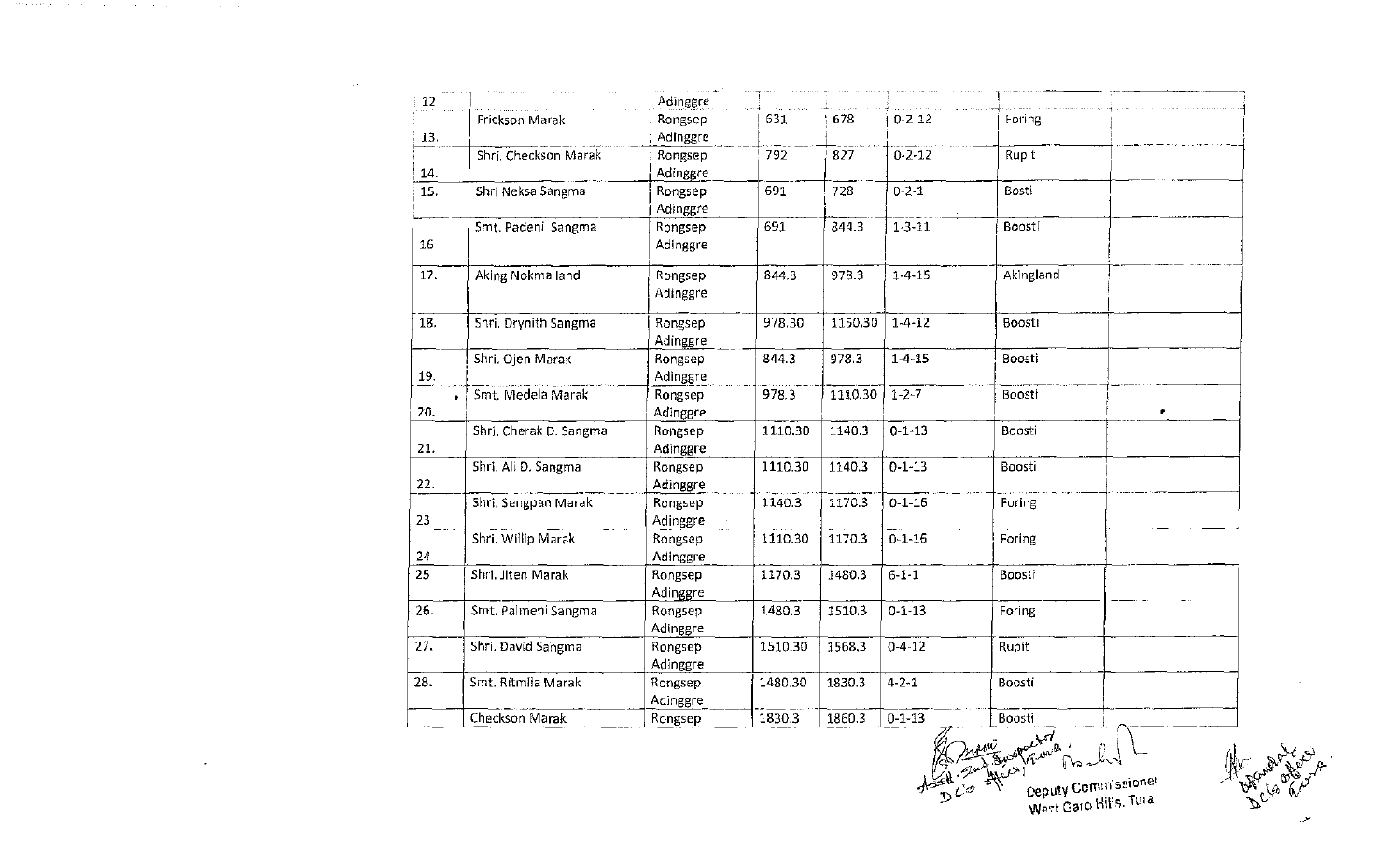| 29.  |                          | Adinggre            |        |        |              |        |  |
|------|--------------------------|---------------------|--------|--------|--------------|--------|--|
|      | Shri, Sadon Marak        | Rongsep             | 1860.3 | 1890.3 | $0 - 1 - 1$  | Boosti |  |
| 30.  |                          | Adinggre            |        |        |              |        |  |
| 31.  | Smt. Glorence Sangma     | Rongsep             | 1583.3 | 1830.3 | $2 - 3 - 16$ | Rupit  |  |
|      | Smt Pemilet Sangma       | Adinggre            | 1830.3 |        | $2 - 3 - 9$  | Boosti |  |
| 32.  |                          | Rongsep             |        | 2131.3 |              |        |  |
|      | Shri.Simjen Marak        | Adinggre            | 1830.3 | 2192.3 | $0 - 3 - 8$  | Rupit  |  |
| 33.7 |                          | Rongsep<br>Adinggre |        |        |              |        |  |
|      | Shri. Windson Sangma     | Rongsep             | 2192.3 | 2432.3 | $2 - 0 - 1$  | Boosti |  |
| 34.  |                          | Adinggre            |        |        |              |        |  |
|      | Shri Devanand Marak      | Rongsep             | 2432.3 | 2522.3 | $1 - 0 - 0$  | Boosti |  |
| 35.  |                          | Adinggre            |        |        |              |        |  |
|      | Smt Jetjak Marak(Garden) | Rongsep             | 2432.3 | 2522.3 | $1 - 0 - 0$  | Boosti |  |
| 36.  |                          | Adinggre            |        |        |              |        |  |
|      | Smt Jetjak Marak(Paddy   | Rongsep             | 2522.3 | 2570.3 | $1 - 0 - 7$  | Rupit  |  |
| 37.  | Field)                   | Adinggre            |        |        |              |        |  |
|      | Shri. Hollen Marak       | Rongsep             | 2570.3 | 2703.3 | $2 - 4 - 18$ | Boosti |  |
| 38.  |                          | Adinggre            |        |        |              |        |  |
|      | Smt. Sandila Marak       | Rongsep             | 2703.3 | 2768.3 | $0 - 3 - 12$ | Foring |  |
| 39.  |                          | Adinggre            |        |        |              |        |  |
|      | Shri. Hollen Marak       | Rongsep             | 2703.3 | 2768.3 | $0 - 3 - 12$ | Boosti |  |
| 40   |                          | Adinggre            |        |        |              |        |  |
| 41   | Shri. Armish Sangma      | Rongsep             | 2768.3 | 2959.3 | $2 - 0 - 14$ | Boosti |  |
|      |                          | Adinggre            |        |        |              |        |  |
|      | Shri. Hollen Marak       | Rongsep             | 2768.3 | 2911.3 | $1 - 3 - 0$  | Rupit  |  |
| 42.  |                          | Adinggre            |        |        |              |        |  |
|      | Smt. Emol Marak          | Rongsep             | 2911.3 | 3106.3 | $1 - 3 - 4$  | Foring |  |
| 43.  |                          | Adinggre            |        |        |              |        |  |
|      | Smt Nojini Sangma        | Rongsep             | 2959.3 | 3256.3 | $5 - 2 - 18$ | Boosti |  |
| 44.  |                          | Adinggre            |        |        |              |        |  |
|      | Shri. Hemensing Sangma   | Rongsep             | 3256.3 | 3333.3 | $3 - 3 - 9$  | Boosti |  |
| 45.  | (Raka)                   | Adinggre            |        |        |              |        |  |
|      |                          | Total               |        |        |              |        |  |

 $U_{\rm b}$  ( $U_{\rm b}$ ,  $U_{\rm b}$ ,  $U_{\rm b}$ ,  $U_{\rm b}$ ,  $U_{\rm b}$ ,  $U_{\rm b}$ ,  $U_{\rm b}$ ,  $U_{\rm b}$ ,  $U_{\rm b}$ ,  $U_{\rm b}$ ,  $U_{\rm b}$ ,  $U_{\rm b}$ ,  $U_{\rm b}$ ,  $U_{\rm b}$ ,  $U_{\rm b}$ ,  $U_{\rm b}$ ,  $U_{\rm b}$ ,  $U_{\rm b}$ ,  $U_{\rm b}$ ,  $U_{\rm b}$ ,  $U_{\rm b}$ ,  $A \cdot B \cdot \frac{1}{2} \cdot \frac{1}{4} \cdot \frac{1}{2} \cdot \frac{1}{2} \cdot \frac{1}{2} \cdot \frac{1}{2} \cdot \frac{1}{2} \cdot \frac{1}{2} \cdot \frac{1}{2} \cdot \frac{1}{2} \cdot \frac{1}{2} \cdot \frac{1}{2} \cdot \frac{1}{2} \cdot \frac{1}{2} \cdot \frac{1}{2} \cdot \frac{1}{2} \cdot \frac{1}{2} \cdot \frac{1}{2} \cdot \frac{1}{2} \cdot \frac{1}{2} \cdot \frac{1}{2} \cdot \frac{1}{2} \cdot \frac{1}{2} \cdot \frac{1}{2}$ 

 $\sim 10^{-1}$ 

**Oeputy** Cornmlssione' West Garp Hills, Tura

a state ethnique and contact and contact and contact and contact

and the content

 $\sim$ 

 $\mathcal{O}(\mathcal{A}^{\mathcal{A}})$  and  $\mathcal{O}(\mathcal{A}^{\mathcal{A}})$  and  $\mathcal{O}(\mathcal{A}^{\mathcal{A}})$ 

 $\sim 300$ 

 $\mathcal{A}^{\mathcal{A}}$  ,  $\mathcal{A}^{\mathcal{A}}$  ,  $\mathcal{A}^{\mathcal{A}}$ 

th water of the contract of the contract of the contract of the contract of the contract of the contract of the contract of the contract of the contract of the contract of the contract of the contract of the contract of th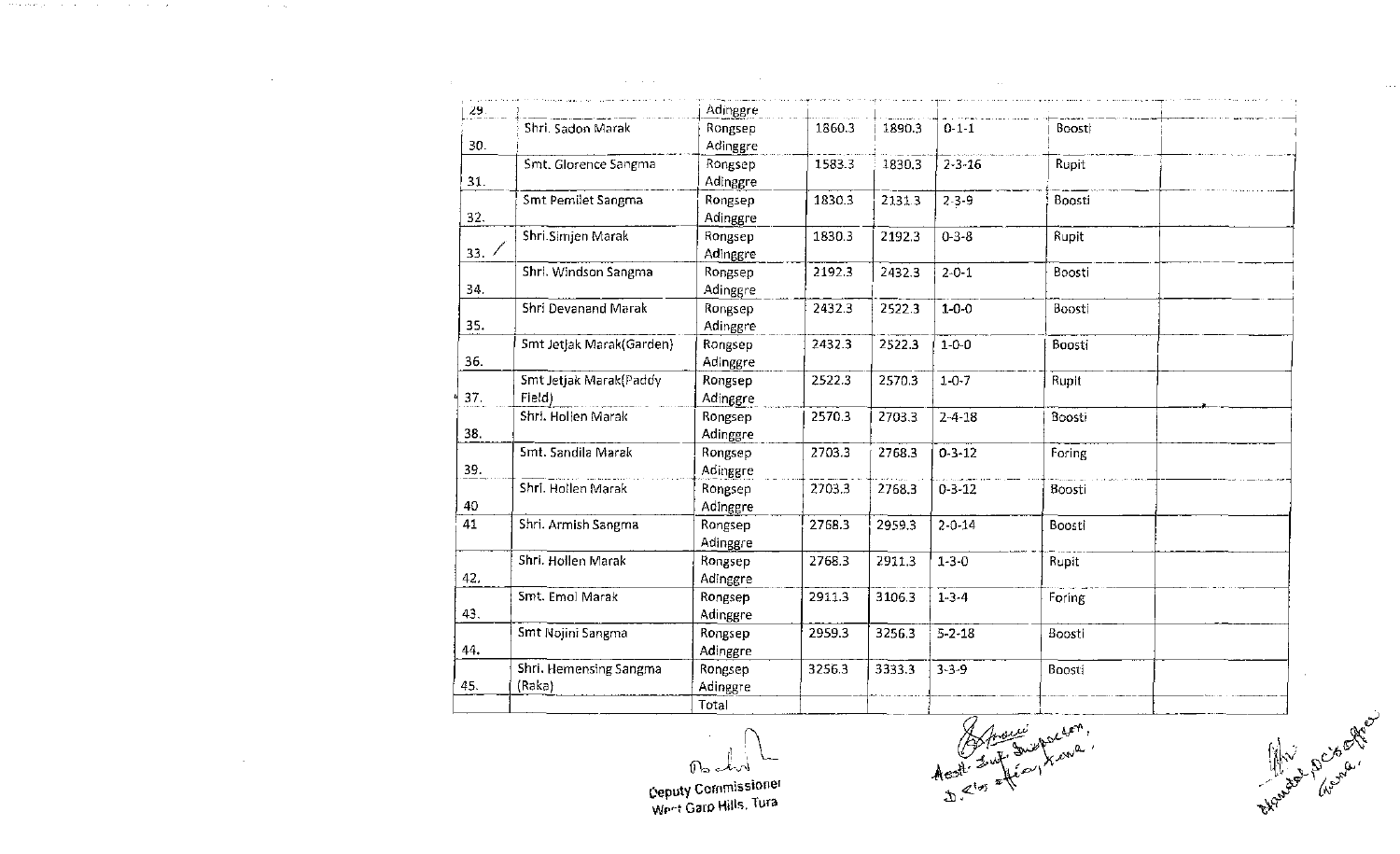Statement showing the land tobe acquired for the construction of NH 44-2 way lane road from Damring bibra to Jengjal under Bolbokgre & Nengkalgre Akinglands.

| SI. No         | Name of land Owner          | Village<br>Chainage in metre |        | Area in<br>Bigha/Sq. M | Boundary of land | Remarks   |  |
|----------------|-----------------------------|------------------------------|--------|------------------------|------------------|-----------|--|
|                |                             |                              | From   | To                     |                  |           |  |
| $\mathbf{1}$ . | Shri.Onil T. Sangma(Nokma)  | Bolbokgre                    | 7439.3 | 7829.3                 | $8 - 3 - 14$     | Akingland |  |
| 2.             | Shri Henitson Sangma        | Bolbokgre                    | 7829.3 | 8065.3                 | $4 - 0 - 3$      | Boosti    |  |
| 3.             | Shri, Rila Marak            | Bolbokgre                    | 8065.3 | 8125.3                 | $0 - 3 - 11$     | Boosti    |  |
| 4.             | Smt. Metolina Marak         | Bolbokgre                    | 8125.3 | 8245.3                 | $1 - 1 - 14$     | Boosti    |  |
| 5.             | Shri. Rila Marak            | Bolbokgre                    | 8245.3 | 8395.3                 | $3 - 0 - 13$     | Boosti    |  |
| 6.             | Shri. Onil T, Sangma(Nokma) | Bolbokgre                    | 8395.3 | 8425.3                 | $0 - 1 - 13$     | Akingland |  |
| 7.             | Shri, Kebinson Marak        | Bolbokgre                    | 8425.3 | 8511.3                 | $0 - 4 - 16$     | Boosti    |  |
| 8.             | Smt. Sotjak Marak(          | Bolbokgre                    | 8511.3 | 8608.3                 | $2 - 0 - 18$     | Rupit     |  |
| 9.             | Smt. Sotjak Marak           | Bolbokgre                    | 8608.3 | 8780.3                 | $1 - 4 - 12$     | Boosti    |  |
| 10             | Shri. Tireson Marak         | Bolbokgre                    | 8780.3 | 8901.3                 | $1 - 1 - 15$     | Boosti    |  |
| 11             | Shri.Starson Sangma         | Bolbokgre                    | 8901.3 | 8939.3                 | $0 - 2 - 2$      | Boosti    |  |
| 12.            | Smt. Krismoni Sangma        | Bolbokgre                    | 8939.3 | 8985.3                 | $0 - 2 - 11$     | Boosti    |  |
| 13.            | Shri, Swem Sangma(Nokma)    | Nengkalgre<br>Akhing         | 8985.3 | 9024.3                 | $0 - 4 - 7$      | Akingland |  |
| 14.            | Shri. Oteng sangma          | Bolbokgre                    | 9024.3 | 9060,3                 | $0 - 2 - 0$      | Boosti    |  |
| 15,            | Shri. Kelson Sangma         | Boibokgre                    | 9024.3 | 9098.3                 | $0 - 4 - 2$      | Boosti    |  |
| 16.            | Shri. Buren Sangma          |                              | 9060.3 | 9098.3                 | $0 - 2 - 2$      | Boosti    |  |
| 17.            | Shri. Grejil Marak          | Bolbokgre                    | 9098.3 | 9128.3                 | $0 - 1 - 13$     | Boosti    |  |
| 18.            | Smt. Belno Sangma           | Bolbokgre                    | 9128.3 | 9141.3                 | $0 - 1 - 3$      | Boosti    |  |
| 19.            | Shri Andres Sangma          | Bolbokgre                    | 9098.3 | 9141.3                 | $0 - 2 - 8$      | Boosti    |  |
| 20.            | Smt. Dahila Marak           | Bolbokgre                    | 9141.3 | 9190.3                 | $0 - 2 - 14$     | Rupit     |  |
| 21.            | Shri Rila Marak             | Bolbokgre                    | 9190.3 | 9202.3                 | $0 - 1 - 8$      | Rupit     |  |
| 22.            | Shri. Onil Sangma(Nokma)    | <b>Bolbokgre</b>             | 9202.3 | 9278.3                 | $1 - 3 - 10$     | Akingland |  |
| 23.            | School Compd                | Bolbokgre                    | 9278.3 | 9332                   | $1 - 1 - 3$      | Boosti    |  |

ueputy Commissioner '/IJp.<-t Garo HiHr-o. Tura.

which is expected as a simple subset of the set of  $\mathcal{A}$  , and  $\mathcal{A}$ 

 $\frac{1}{\sqrt{2}}$  ,  $\frac{1}{\sqrt{2}}$  ,  $\frac{1}{\sqrt{2}}$  ,  $\frac{1}{\sqrt{2}}$  ,  $\frac{1}{\sqrt{2}}$  ,  $\frac{1}{\sqrt{2}}$  ,  $\frac{1}{\sqrt{2}}$  $\lim_{x\to 0^+}\lim_{x\to 0^+}\lim_{x\to 0^+}\lim_{x\to 0^+}$ 

 $\mathbb{E} \times \mathbb{R}$  in  $\mathbb{E}$ **ARE CA WAY**  $\mathcal{L}_{\mathcal{A}}$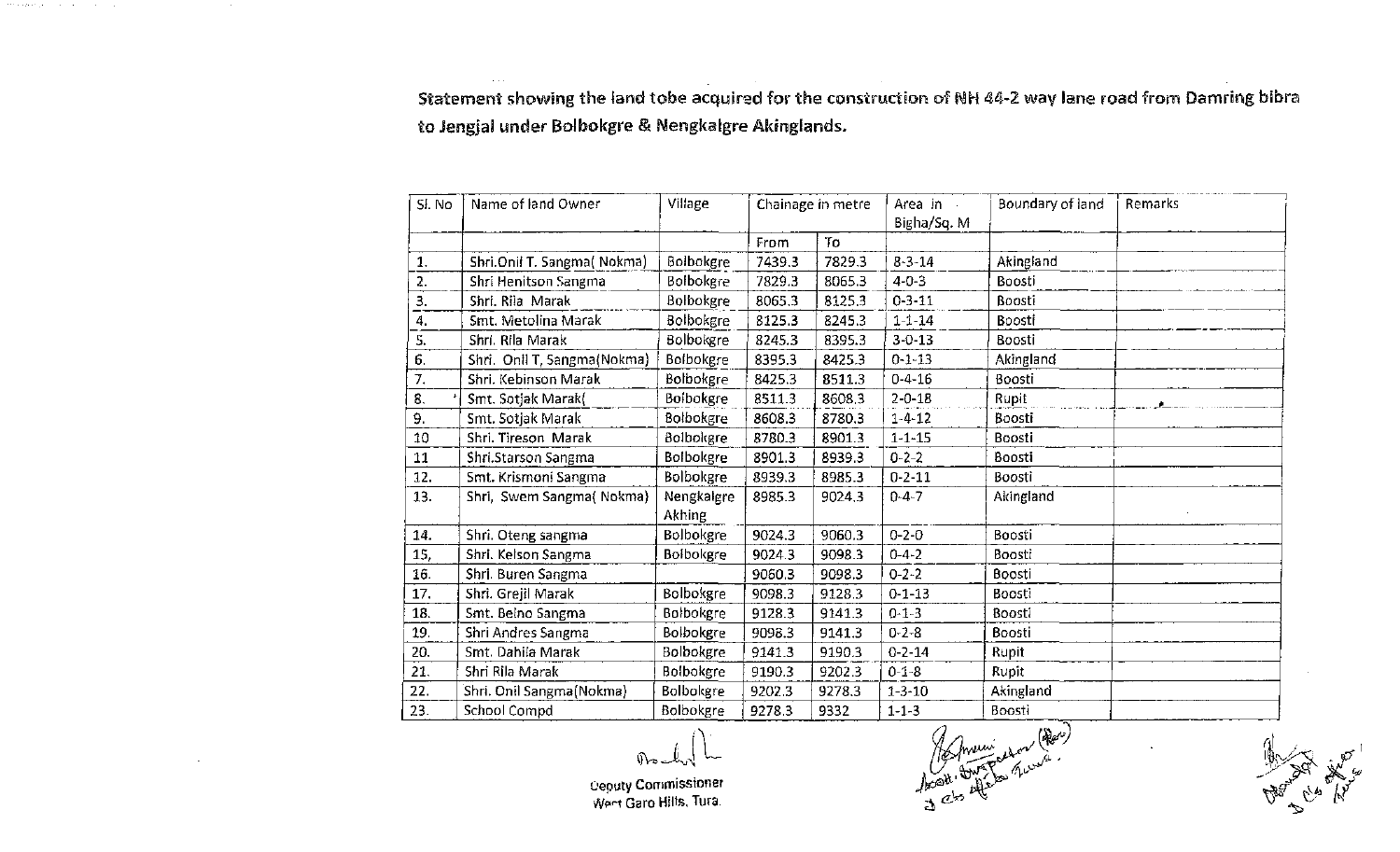|       | Shri, Wetol Marak     | <b>Bolbokgre</b> | 9332 | 9356 | $0 - 2 = 4$  | Runit     |  |
|-------|-----------------------|------------------|------|------|--------------|-----------|--|
| - 25. | Shri Willington Momin | <b>Bolbokgre</b> | 9356 | 9429 | $1 - 1 - 16$ | Boosti    |  |
| -26.  | Shri Walbin Marak     | Bolbokgre        | 9429 | 9460 | $0 - 2 - 17$ | Boosti    |  |
| -27   | Shri. Onil Sangma     | Bolbokgre        | 9460 | 9535 | $0 - 4 - 16$ | Akingland |  |
|       | (Nokma)               |                  |      |      |              |           |  |
| 28.   | Shri. Enderson Sangma | Bolbokgre        | 9460 | 9535 | $0 - 4 - 16$ | Boosti    |  |

 $0$  and  $\sqrt{2}$ 

 $\sim 10^7$ 

**Deputy Commissioner**<br>West Garo Hills, Tura

 $\sim 100$ 

 $\langle \Phi \rangle$ 

a title ethniker a company and the company of

and the trade

 $\mathcal{L}(\mathcal{L}^{\text{max}})$  , where  $\mathcal{L}(\mathcal{L}^{\text{max}})$ 

 $\sim 10^{-1}$ 

్న ''

 $\langle\cdot,\cdot\rangle$ 

 $\hat{\mathbf{w}}$ To Elso of Nicolas

 $\sim$ 

 $\sim 10^7$ 

 $\bullet$ 

 $\sim 10^7$ 

 $\sim 10^7$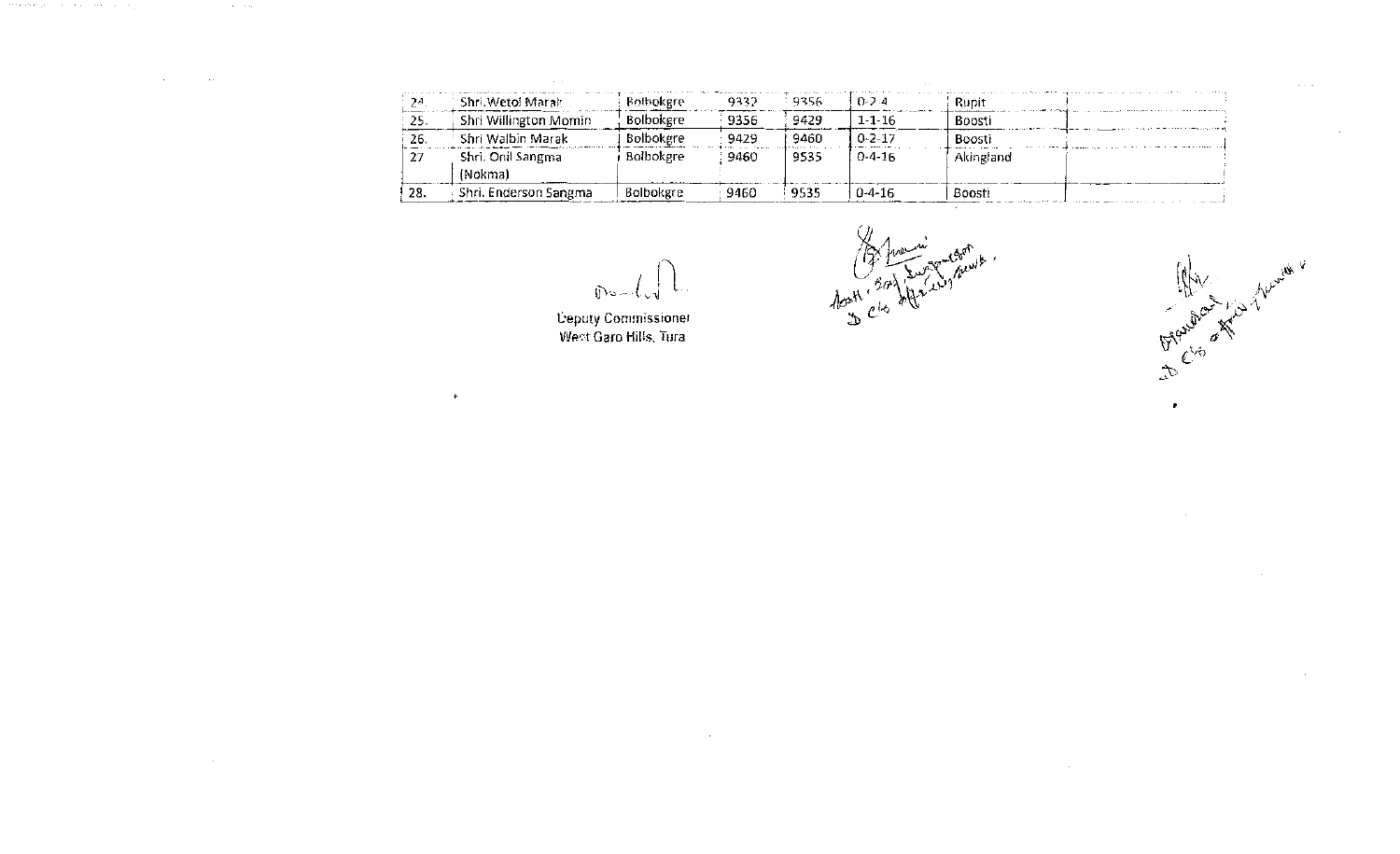Statement showing the land to be acquired for the construction of NH 44-2 way lane Road from Damring bibra to Jengjal Under Watregre A-kingland

the contract of the contract of the contract of

 $\mathcal{L}^{\mathcal{L}}(\mathcal{L}^{\mathcal{L}}(\mathcal{L}^{\mathcal{L}}(\mathcal{L}^{\mathcal{L}}(\mathcal{L}^{\mathcal{L}}(\mathcal{L}^{\mathcal{L}}(\mathcal{L}^{\mathcal{L}}(\mathcal{L}^{\mathcal{L}}(\mathcal{L}^{\mathcal{L}}(\mathcal{L}^{\mathcal{L}}(\mathcal{L}^{\mathcal{L}}(\mathcal{L}^{\mathcal{L}}(\mathcal{L}^{\mathcal{L}}(\mathcal{L}^{\mathcal{L}}(\mathcal{L}^{\mathcal{L}}(\mathcal{L}^{\mathcal{L}}(\mathcal{L}^{\mathcal{L$ 

 $\mathcal{L}^{\mathcal{L}}(\mathcal{L}^{\mathcal{L}}(\mathcal{L}^{\mathcal{L}}(\mathcal{L}^{\mathcal{L}}(\mathcal{L}^{\mathcal{L}}(\mathcal{L}^{\mathcal{L}}(\mathcal{L}^{\mathcal{L}}(\mathcal{L}^{\mathcal{L}}(\mathcal{L}^{\mathcal{L}}(\mathcal{L}^{\mathcal{L}}(\mathcal{L}^{\mathcal{L}}(\mathcal{L}^{\mathcal{L}}(\mathcal{L}^{\mathcal{L}}(\mathcal{L}^{\mathcal{L}}(\mathcal{L}^{\mathcal{L}}(\mathcal{L}^{\mathcal{L}}(\mathcal{L}^{\mathcal{L$ 

والمستحسب والمتابعات ووقوقو وقبلا

 $\mathcal{L}^{\mathcal{L}}$  , where  $\mathcal{L}^{\mathcal{L}}$  and  $\mathcal{L}^{\mathcal{L}}$  , where  $\mathcal{L}^{\mathcal{L}}$ 

 $\sim 10^7$ 

 $\sim 10^{-1}$ 

 $\sim 10^{-1}$ 

 $\mathcal{L}^{\mathcal{L}}(\mathbf{u})=\mathcal{L}^{\mathcal{L}}(\mathbf{u})$  .

| Sl. No | Name of land Owner     | Chainage in metre<br>Village |        |        | Area in<br>Bigha/Sq. M | Class of land | Remarks |
|--------|------------------------|------------------------------|--------|--------|------------------------|---------------|---------|
|        |                        |                              | From   | Τo     |                        |               |         |
| 1.     | Smt.Kusola Sangma      | Watregre                     | 3330.3 | 3373.3 | $0 - 4 - 9$            | Rupit         |         |
| 2.     | Shri. Augustine Sangma | Watregre                     | 3373.3 | 3442.3 | $0 - 3 - 17$           | Boosti        |         |
| 3.     | Smt. Suleka Marak      | Watregre                     | 3373.3 | 3442.3 | $03-17$                | Boosti        |         |
| 4.     | Shri, Mohen Sangma     | Watregre                     | 3442.3 | 3445.3 | $1 - 0.15$             | Boosti        |         |
| 5.     | Shri Krebingstone      | Watregre                     | 3462.3 | 3462.3 | $01-2$                 | Boosti        |         |
|        | Sangma                 |                              |        |        |                        |               |         |
| 6.     | Smt. Punam Marak       | Watregre                     | 3462.3 | 34453  | 0.0.11                 | Boosti        |         |
| 7.     | Smt. Chemjak Sangma    | Watregre                     | 3445.3 | 3465.3 | $2 - 1 - 10$           | Akingland     |         |
|        | (Nokma)                |                              |        |        |                        |               |         |
| 8.     | Smt. Atjak Sangma      | Watregre                     | 3465.3 | 3603.3 | $1 - 1 - 10$           | Boosti        |         |
| 9.     | Smt. Nonok Sangma      | Watregre                     | 3603.3 | 3709.3 | $2 - 1 - 17$           | Boosti        |         |
| 10.    | Shri. Millingbath      | Watregre                     | 3709.3 | 3745.3 | $0 - 2 - 0$            | Boosti        |         |
| 11.    | Smt Chemjak Sangma     | Watregre                     | 3709.3 | 3814.3 | $2 - 1 - 15$           | Aingland      |         |
|        | (Nokma)                |                              |        |        |                        |               |         |
| 12.    | Shri. Jahen Sangma.    | Watregre                     | 37453  | 3934.3 | $1 - 1 - 14$           | Boosti        |         |
| 13.    | Shri Jendal Marak      | Watregre                     | 3814.3 | 3979.3 | $1 - 4 - 4$            | Boosti        |         |
| 14,    | Shri Kobak Sangma      | Watregre                     | 3934.3 | 4000.3 | $0 - 3 - 13$           | Boosti        |         |
| 15     | Smt Ebeni Sangma       | Watregre                     | 3979.3 | 4018.3 | $0.2 - 3$              | Boosti        |         |
| 16.    | Shri Bernard Sangma    | Watregre                     | 4018.3 | 4048.3 | $0 - 1 - 13$           | Boosti        |         |
| 17.    | Smt. Amina Marak       | Watregre                     | 4048.3 | 4118.3 | $0 - 3 - 7$            | Boosti        |         |
| 18.    | Shri. Jotin Sangma     | Watregre                     | 4000.3 | 4156.3 | $1 - 3 - 4$            | Boosti        |         |
| 19.    | Shri, Bodesh Marak     | Watregre                     | 4118.3 | 4186.3 | $0 - 4 - 7$            | Boosti        |         |
| 20.    | Shri, Arjun Marak      | Watregre                     | 4156.3 | 4213.3 | $0 - 3 - 3$            | Boosti        |         |
| 21.    | Smt. Rebeka Marak      | Watregre                     | 4186.3 | 4284.3 | $1 - 0 - 9$            | Boosti        |         |

**RATION** 

 $\mathcal{F}_{\mathcal{A}}$ 

Deputy Commissioner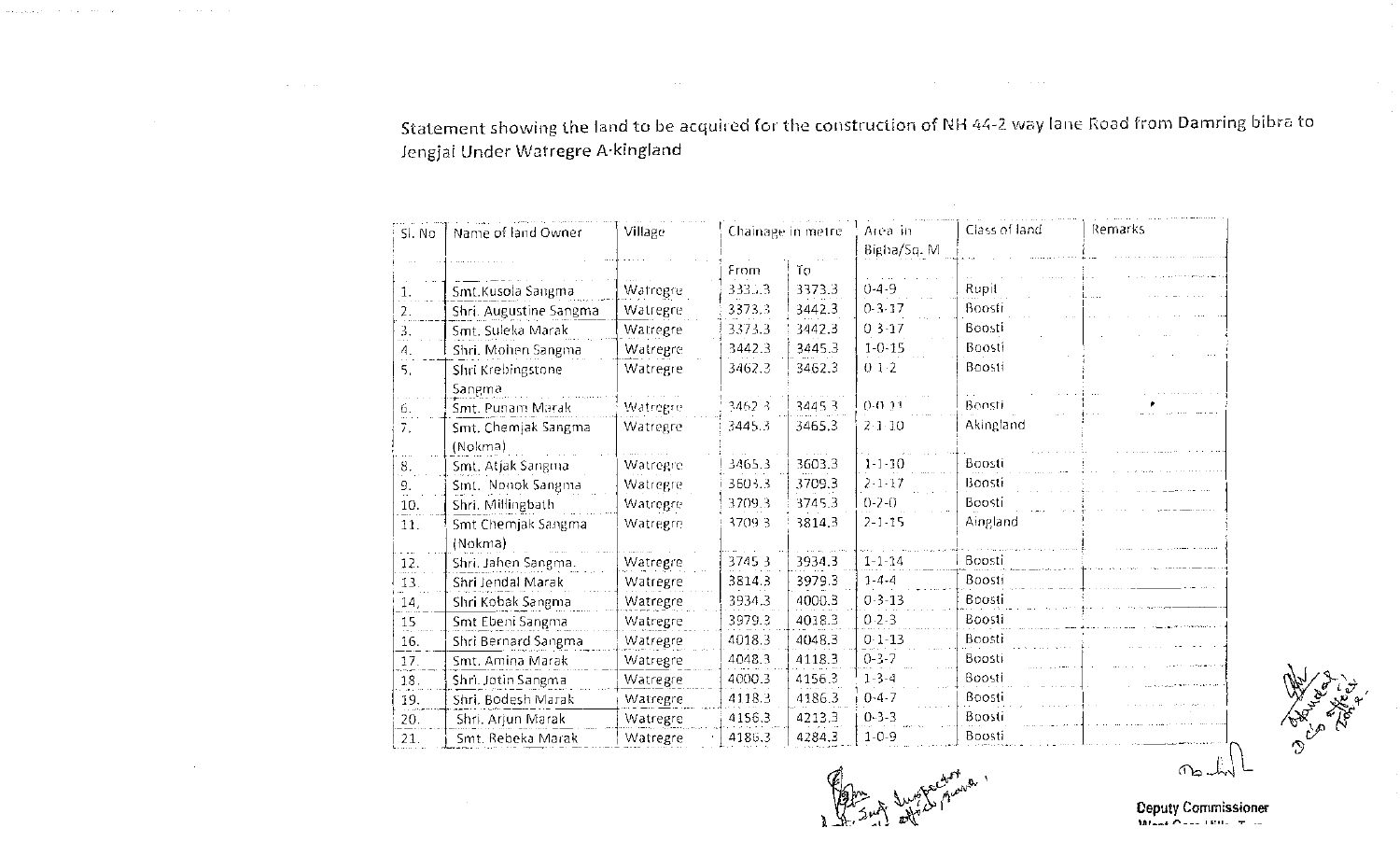| 042<br>4358.3<br>4284.3<br>Boosti<br>Watregre<br>Shri Tolindre Monun<br>22<br>0.419<br>Boosti<br>4302.3<br>4213.3<br>Smt Rebeka Marak<br>Watregre<br>23.<br>$1 - 0 - 14$<br>Boosti<br>4358.3<br>4460.3<br>Watregre<br>Smt. Jetila Sangma<br>24<br>Boosti<br>4302.3<br>4490.3<br>$2 - 1 - 10$<br>Shri. Repsing Sangma<br>Watregre<br>25.<br>Boosti<br>$1 - 2 - 6$<br>4591.3<br>Shri. Luther Marak<br>4460.3<br>Watregre<br>26.<br>$0-3$ 15<br>Boosti<br>4490.3<br>4557.3<br>Shri Manuel Sangma<br>Watregre<br>27.<br>Boosti<br>$0 - 1 - 18$<br>4591.3<br>Shri. Bali Sangma<br>4557.3<br>28.<br>Watregre<br>Boosti<br>$1 - 3 - 18$<br>4750.3<br>4591.3<br>Shri. Ripseng Sangma<br>29.<br>Watregre<br>Boosti<br>$3 - 2 - 16$<br>4591.3<br>4750.3<br>30.<br>Shri. Damol Marak<br>Watregre<br>4849.3<br>4750.3<br>$2 - 1 - 1$<br>Boosti<br>Shri Gojen sangma<br>Watregre<br>31.<br>5029.3<br>$2 - 0 - 0$<br>Boosti<br>4849.3<br>Watregre<br>32.<br>Goljan Sangma<br>$2 - 0 - 0$<br>4849.3<br>5029.3<br>Watregre<br><b>Tempot Sangma</b><br>33.<br>Boosti<br>5029.3<br>5184.3<br>$1 - 3 - 13$<br>Watregre U.P School<br>34.<br>Watregre<br>Akingland<br>5184.3<br>$1 - 3 - 8$<br>5259.3<br>Smt. Chemjak Sangma<br>Watregre<br>35.<br>(Nokma) |  |
|----------------------------------------------------------------------------------------------------------------------------------------------------------------------------------------------------------------------------------------------------------------------------------------------------------------------------------------------------------------------------------------------------------------------------------------------------------------------------------------------------------------------------------------------------------------------------------------------------------------------------------------------------------------------------------------------------------------------------------------------------------------------------------------------------------------------------------------------------------------------------------------------------------------------------------------------------------------------------------------------------------------------------------------------------------------------------------------------------------------------------------------------------------------------------------------------------------------------------------------|--|
|                                                                                                                                                                                                                                                                                                                                                                                                                                                                                                                                                                                                                                                                                                                                                                                                                                                                                                                                                                                                                                                                                                                                                                                                                                        |  |
|                                                                                                                                                                                                                                                                                                                                                                                                                                                                                                                                                                                                                                                                                                                                                                                                                                                                                                                                                                                                                                                                                                                                                                                                                                        |  |
|                                                                                                                                                                                                                                                                                                                                                                                                                                                                                                                                                                                                                                                                                                                                                                                                                                                                                                                                                                                                                                                                                                                                                                                                                                        |  |
|                                                                                                                                                                                                                                                                                                                                                                                                                                                                                                                                                                                                                                                                                                                                                                                                                                                                                                                                                                                                                                                                                                                                                                                                                                        |  |
|                                                                                                                                                                                                                                                                                                                                                                                                                                                                                                                                                                                                                                                                                                                                                                                                                                                                                                                                                                                                                                                                                                                                                                                                                                        |  |
|                                                                                                                                                                                                                                                                                                                                                                                                                                                                                                                                                                                                                                                                                                                                                                                                                                                                                                                                                                                                                                                                                                                                                                                                                                        |  |
|                                                                                                                                                                                                                                                                                                                                                                                                                                                                                                                                                                                                                                                                                                                                                                                                                                                                                                                                                                                                                                                                                                                                                                                                                                        |  |
|                                                                                                                                                                                                                                                                                                                                                                                                                                                                                                                                                                                                                                                                                                                                                                                                                                                                                                                                                                                                                                                                                                                                                                                                                                        |  |
|                                                                                                                                                                                                                                                                                                                                                                                                                                                                                                                                                                                                                                                                                                                                                                                                                                                                                                                                                                                                                                                                                                                                                                                                                                        |  |
|                                                                                                                                                                                                                                                                                                                                                                                                                                                                                                                                                                                                                                                                                                                                                                                                                                                                                                                                                                                                                                                                                                                                                                                                                                        |  |
|                                                                                                                                                                                                                                                                                                                                                                                                                                                                                                                                                                                                                                                                                                                                                                                                                                                                                                                                                                                                                                                                                                                                                                                                                                        |  |
|                                                                                                                                                                                                                                                                                                                                                                                                                                                                                                                                                                                                                                                                                                                                                                                                                                                                                                                                                                                                                                                                                                                                                                                                                                        |  |
|                                                                                                                                                                                                                                                                                                                                                                                                                                                                                                                                                                                                                                                                                                                                                                                                                                                                                                                                                                                                                                                                                                                                                                                                                                        |  |
|                                                                                                                                                                                                                                                                                                                                                                                                                                                                                                                                                                                                                                                                                                                                                                                                                                                                                                                                                                                                                                                                                                                                                                                                                                        |  |
|                                                                                                                                                                                                                                                                                                                                                                                                                                                                                                                                                                                                                                                                                                                                                                                                                                                                                                                                                                                                                                                                                                                                                                                                                                        |  |
| 5184.3<br>$1 - 3 - 13$<br>Boosti<br>5029.3<br>Shri. Dijen Marak<br>Watregre<br>36.                                                                                                                                                                                                                                                                                                                                                                                                                                                                                                                                                                                                                                                                                                                                                                                                                                                                                                                                                                                                                                                                                                                                                     |  |
| 5299.3<br>$0 - 4 - 9$<br>Boosti<br>5259.3<br>Smt. Balchi Marak<br>Watregre<br>37.                                                                                                                                                                                                                                                                                                                                                                                                                                                                                                                                                                                                                                                                                                                                                                                                                                                                                                                                                                                                                                                                                                                                                      |  |
| $0 - 4 - 5$<br>5299.3<br>5337.3<br>Boosti<br>Shri. Jarnash Sangma<br>38.<br>Watregre                                                                                                                                                                                                                                                                                                                                                                                                                                                                                                                                                                                                                                                                                                                                                                                                                                                                                                                                                                                                                                                                                                                                                   |  |
| $1 - 3 - 12$<br>Boosti<br>5337.3<br>5414.3<br>39.<br>Smt. Gena Marak<br>Watregre                                                                                                                                                                                                                                                                                                                                                                                                                                                                                                                                                                                                                                                                                                                                                                                                                                                                                                                                                                                                                                                                                                                                                       |  |
| Boosti<br>5414.3<br>5549.3<br>$1 - 2 - 11$<br>Watregre<br>40.<br>Shri. Leonath Marak                                                                                                                                                                                                                                                                                                                                                                                                                                                                                                                                                                                                                                                                                                                                                                                                                                                                                                                                                                                                                                                                                                                                                   |  |
| 5549.3<br>$1 - 2 - 11$<br>Boosti<br>5414.3<br>Shri. Jonjeng Sangma<br>Watregre<br>41.                                                                                                                                                                                                                                                                                                                                                                                                                                                                                                                                                                                                                                                                                                                                                                                                                                                                                                                                                                                                                                                                                                                                                  |  |
| Akingland<br>5639.3<br>$2 - 1 - 11$<br>5549.3<br>Smt. Chemjak Sangma<br>42.<br>Watregre                                                                                                                                                                                                                                                                                                                                                                                                                                                                                                                                                                                                                                                                                                                                                                                                                                                                                                                                                                                                                                                                                                                                                |  |
| (Nokma)                                                                                                                                                                                                                                                                                                                                                                                                                                                                                                                                                                                                                                                                                                                                                                                                                                                                                                                                                                                                                                                                                                                                                                                                                                |  |
| 5639.3<br>5712.3<br>$2.1 - 4$<br>Boosti<br>Shri. Digala Marak<br>Watregre<br>43.                                                                                                                                                                                                                                                                                                                                                                                                                                                                                                                                                                                                                                                                                                                                                                                                                                                                                                                                                                                                                                                                                                                                                       |  |
| Boosti<br>5742.3<br>5712.3<br>$0 - 1 - 13$<br>Shri. Emera June Sangma<br>Watregre<br>44.                                                                                                                                                                                                                                                                                                                                                                                                                                                                                                                                                                                                                                                                                                                                                                                                                                                                                                                                                                                                                                                                                                                                               |  |
| Akingland<br>5832.3<br>$2 - 4 - 13$<br>5712.3<br>Smt. Chemiak<br>45.<br>Watregre                                                                                                                                                                                                                                                                                                                                                                                                                                                                                                                                                                                                                                                                                                                                                                                                                                                                                                                                                                                                                                                                                                                                                       |  |
| Sangma(Nokma)                                                                                                                                                                                                                                                                                                                                                                                                                                                                                                                                                                                                                                                                                                                                                                                                                                                                                                                                                                                                                                                                                                                                                                                                                          |  |
| $0 - 4 - 15$<br>5832.3<br>5917.3<br>Boosti<br>Smt Palijak Marak<br>Watregre<br>46.                                                                                                                                                                                                                                                                                                                                                                                                                                                                                                                                                                                                                                                                                                                                                                                                                                                                                                                                                                                                                                                                                                                                                     |  |
| Boosti<br>5917.3<br>5944.3<br>$0 - 3 - 0$<br>47.<br>Shri. Ental Sangma<br>Watregre                                                                                                                                                                                                                                                                                                                                                                                                                                                                                                                                                                                                                                                                                                                                                                                                                                                                                                                                                                                                                                                                                                                                                     |  |
| Boosti<br>5944.3<br>6025.3<br>Shri. Gojen Sangma<br>$1 - 1 - 17$<br>48.<br>Watregre                                                                                                                                                                                                                                                                                                                                                                                                                                                                                                                                                                                                                                                                                                                                                                                                                                                                                                                                                                                                                                                                                                                                                    |  |
| Akingland<br>5983.3<br>Smt. Chemjak Sangma<br>5832.3<br>Watregre<br>49.                                                                                                                                                                                                                                                                                                                                                                                                                                                                                                                                                                                                                                                                                                                                                                                                                                                                                                                                                                                                                                                                                                                                                                |  |

 $\sim 14.4$   $\sim$ 

 $\mathcal{O}(2\pi\log m)$ 

 $\sim 10^{-10}$ 

 $\mathcal{A}^{\text{max}}$ 

 $\mathcal{L}^{\mathcal{L}}(\mathcal{L}^{\mathcal{L}})$  . The contribution of

 $\int_0^1$   $\int_0^1$   $\sqrt{1}$ 

 $\mathcal{L}^{\text{max}}_{\text{max}}$ 

**Ceputy Commissioner**<br>West Garo Hills, Tura.

ັ∕ເ

 $\sim$ 

 $\sim$ 

 $\mathcal{L}^{\mathcal{L}}$  , where  $\mathcal{L}^{\mathcal{L}}$  and  $\mathcal{L}^{\mathcal{L}}$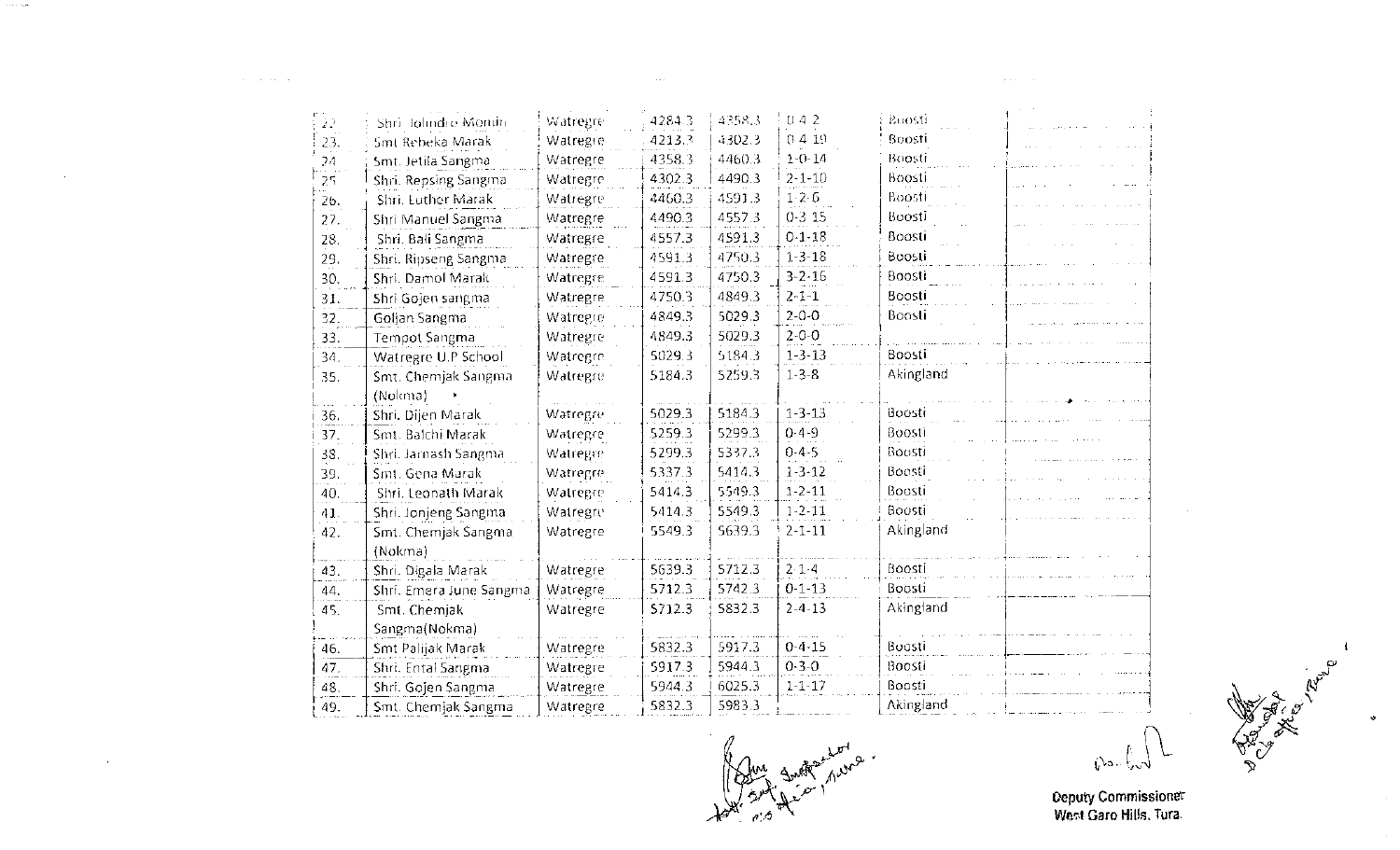| 50. | (Nolima)<br>Shri, Kalnesh Sangma | Watregre | 5983.3 | 6100.  | 1111         | Boosti    |
|-----|----------------------------------|----------|--------|--------|--------------|-----------|
| 51. | Sint, Panna Marak                | Watregre | 6025.3 | 6100.3 | 1.3.8        | Rupit     |
| 52. | Shri, Mebi Marak                 | Watregre | 6100.3 | 6140.3 | 0.24         | Boosti    |
| 53. | Shri. Jendal Sangma              | Watregre | 6100.3 | 6140.3 | $0 - 2 - 4$  | Boosti    |
| 54. | Shri, Omarson Sangma             | Watregre | 6140.3 | 6147.3 | $0 - 2 - 18$ | Boosti    |
| 55. | Shri Jogodish Sangma             | Watregre | 6147.3 | 6176.3 | $0.1-1$      | Boosti    |
| 56. | Shri Balenson Marak              | Watregre | 6176.3 | 6464.3 | $5.3 - 6$    | Boosti    |
| 57. | Shri. Ponden Sangma              | Watregre | 6176.3 | 6196.3 | $0 - 1 - 2$  | Boosti    |
| 58. | Smt. Chemjak Sangma              | Watregre | 6464.3 | 6524.3 | $2 - 3 - 7$  | Akingland |
|     | (Nokma)                          |          |        |        |              |           |
| 59. | Shri, Gatwin Sangma              | Watregre | 6524.3 | 6581.3 | $0 - 3 - 3$  | Boosti    |
| 60. | Shri. Windson Sangma             | Watregre | 6524.3 | 6581.3 | $0.1 - 9$    | Boosti    |
| 61. | Smt. Meleni Marak                | Watregre | 6464.3 | 6581.3 | $2 - 3 - 2$  | Boosti    |
| 62. | Smt. Morjina Momin               | Watregre | 6581.3 | 6661.3 | $2 - 3 - 19$ | Boosti    |
| 63. | Shri. Joynath Marak              | Watregre | 6661.3 | 6741.3 | $4 - 0 - 3$  | Boosti    |
| 64. | Shri. Gorjon Sangma              | Watregre | 6581.3 | 6661.3 | $2 - 0 - 0$  | Rupit     |
| 65. | Smt. Chemjak Sangma              | Watregre | 6741.3 | 6831.3 | $3 - 2 - 14$ | Akingland |
|     | (Nokma)                          |          |        |        |              |           |
| 66. | Shri. Tengsal Sangma             | Watregre | 6831.3 | 6921.3 | $20-1$       | Boosti    |
| 67. | Smt. Manecha Miami               | Watregre | 6921.3 | 6991.3 | $0 - 3 - 7$  | Boosti    |
|     | Sangma                           |          |        |        |              |           |
| 68. | Shri. Nagrang Sangma             | Watregre | 6991.3 | 7178.3 | $2 - 0 - 9$  | Rupit     |
| 69  | Sint. Balla A.Sangma             |          | 7178.3 | 7312.3 | $3 - 0 - 0$  | Boosti    |
| 70. | Shri. Bahen Marak                | Watregre | 7312.3 | 7439.3 | $2 - 4 - 4$  | Boosti    |
|     |                                  | Total    |        |        |              |           |

a di termini provinci della contra la companyazione della contra della contra della contra della contra della

 $\mathcal{L}^{\mathcal{L}}(\mathcal{L}^{\mathcal{L}}(\mathcal{L}^{\mathcal{L}}(\mathcal{L}^{\mathcal{L}}(\mathcal{L}^{\mathcal{L}}(\mathcal{L}^{\mathcal{L}}(\mathcal{L}^{\mathcal{L}}(\mathcal{L}^{\mathcal{L}}(\mathcal{L}^{\mathcal{L}}(\mathcal{L}^{\mathcal{L}}(\mathcal{L}^{\mathcal{L}}(\mathcal{L}^{\mathcal{L}}(\mathcal{L}^{\mathcal{L}}(\mathcal{L}^{\mathcal{L}}(\mathcal{L}^{\mathcal{L}}(\mathcal{L}^{\mathcal{L}}(\mathcal{L}^{\mathcal{L$ 



 $\mathbb{G}$ 

**Ceputy Commissioner**<br>West Garo Hills, Tura